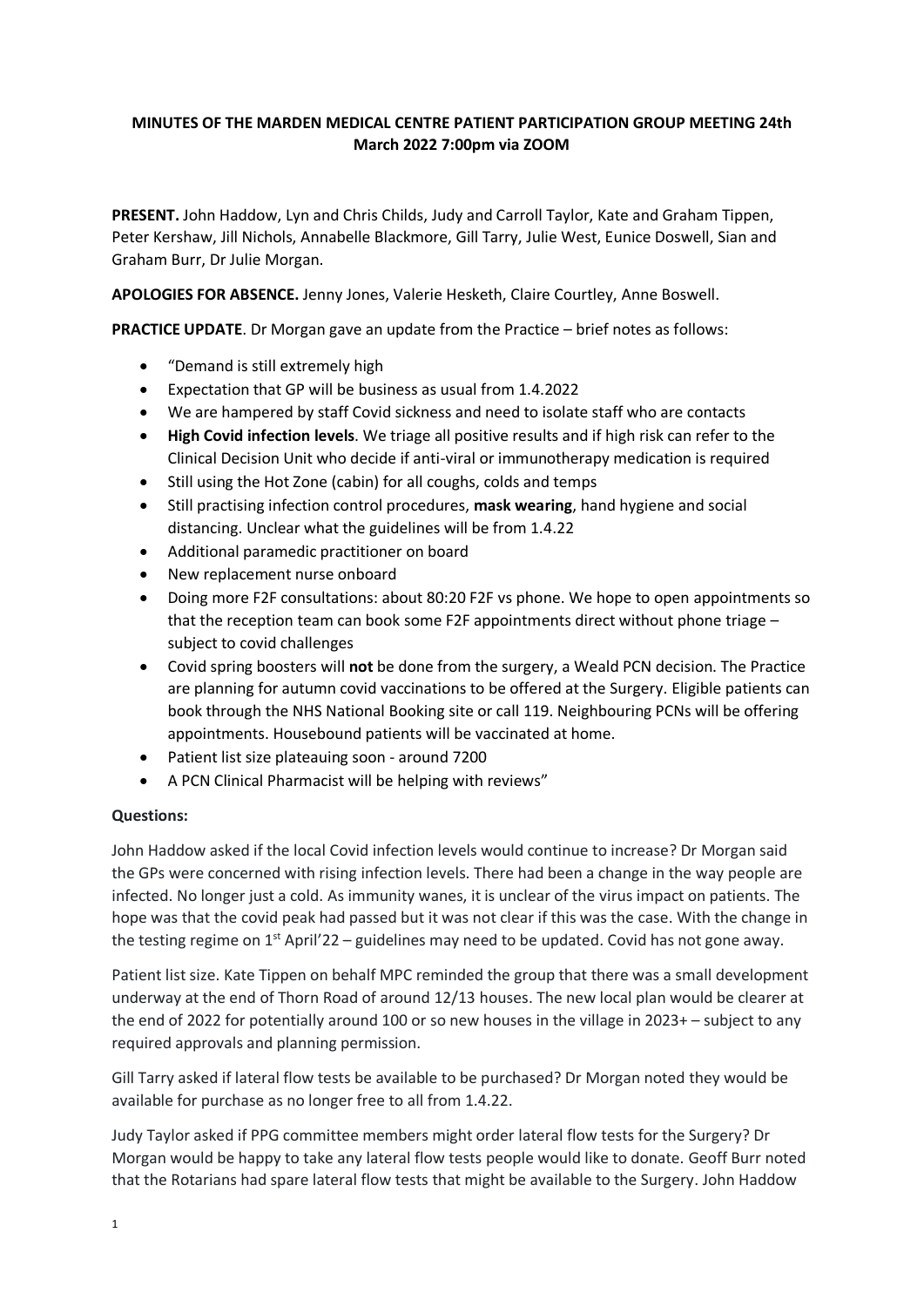suggested that instead of any spare lateral flow tests being formally sent on-mass to the Surgery – members made any spare tests available – 'if requested' to friends, family & the Surgery.

Annabelle Blackmore asked about the cost of lateral flow tests? £2 per test was mentioned. Boots are retailing five lateral flow tests for approx. £20.

**APPROVAL OF PREVIOUS COMMITTEE MEETING MINUTES.** The group were asked to approve the 16<sup>th</sup> December '21 meeting minutes. Annabelle Blackmore noted the typo relating to the date of the new paramedic's increased working days. Thank you for Annabelle for spotting the error. Now corrected**. Minutes Agreed.**

**PPG ACTIVITIES UPDATE**. John Haddow would like to thank those members who have continued to support committee meetings**.** 

John Haddow gave a short update on PPG activities over the last 3 months:

- The Health and Wellbeing Key Contacts list was updated and distributed with the help of MPC and the MPC Newsletter that gets distributed to 2500+ households. Thanks to PPG members who helped distribute.
- Kent Clinical Commissioning Group (CCG) calls have been attended although the organisation will cease to exist from  $1<sup>st</sup>$  April when the new Integrated care system (ICS) organisation comes into place.
- A monthly PPG News Update (rather than a bi-annual PPG Newsletter) is now being sent to PPG members with updates supplied by the Surgery. The March issue will be sent out shortly. Thanks to MPC for using their social media platform and website to share with non-Marden PPG residents.
- PPG meetings will be held face to face going forward subject to any government guidelines.

### **Additional Questions/comments:**

Chris Childs asked about the potential of transport being made available for patients who are unable to get to spring booster covid vaccination sites? Dr Morgan stated that as in the past – the first covid booster campaign – no formal transport options were being made available. The issue was raised before however was more a perceived issue rather than an actual issue. Most patients were able to make their way to clinics themselves or with the help of friends and family or a taxi. Flimwell was still open and a pop-up site may happen  $\omega$  Staplehurst. The hope is that vaccine sites will be offered closer to Marden. Genuinely housebound patients will be vaccinated at home.

John Haddow stated that whilst the PPG 'could' consider offering a volunteer service to patients who needed it – the service would have to be registered with the council, appropriate insurance provided and all drivers DBS checked. For a small voluntary organisation – these rules and regulations were too onerous. If members wanted to offer patients, friends or family, transport support – this would have to be done informally. (Subsequent to the meeting Stephanie Guthridge from Involve kindly provided an update of useful local community transport options. I added the Royal Voluntary Service to the list. I have added the community transport contacts list at the end of the minutes).

Graham Tippen noted the generous Marden community Ukraine Donations Appeal efforts - 2 van loads of supplies had already been donated & sent. Collections are still ongoing. The efforts of the Marden residents had been very welcome and gratefully received.